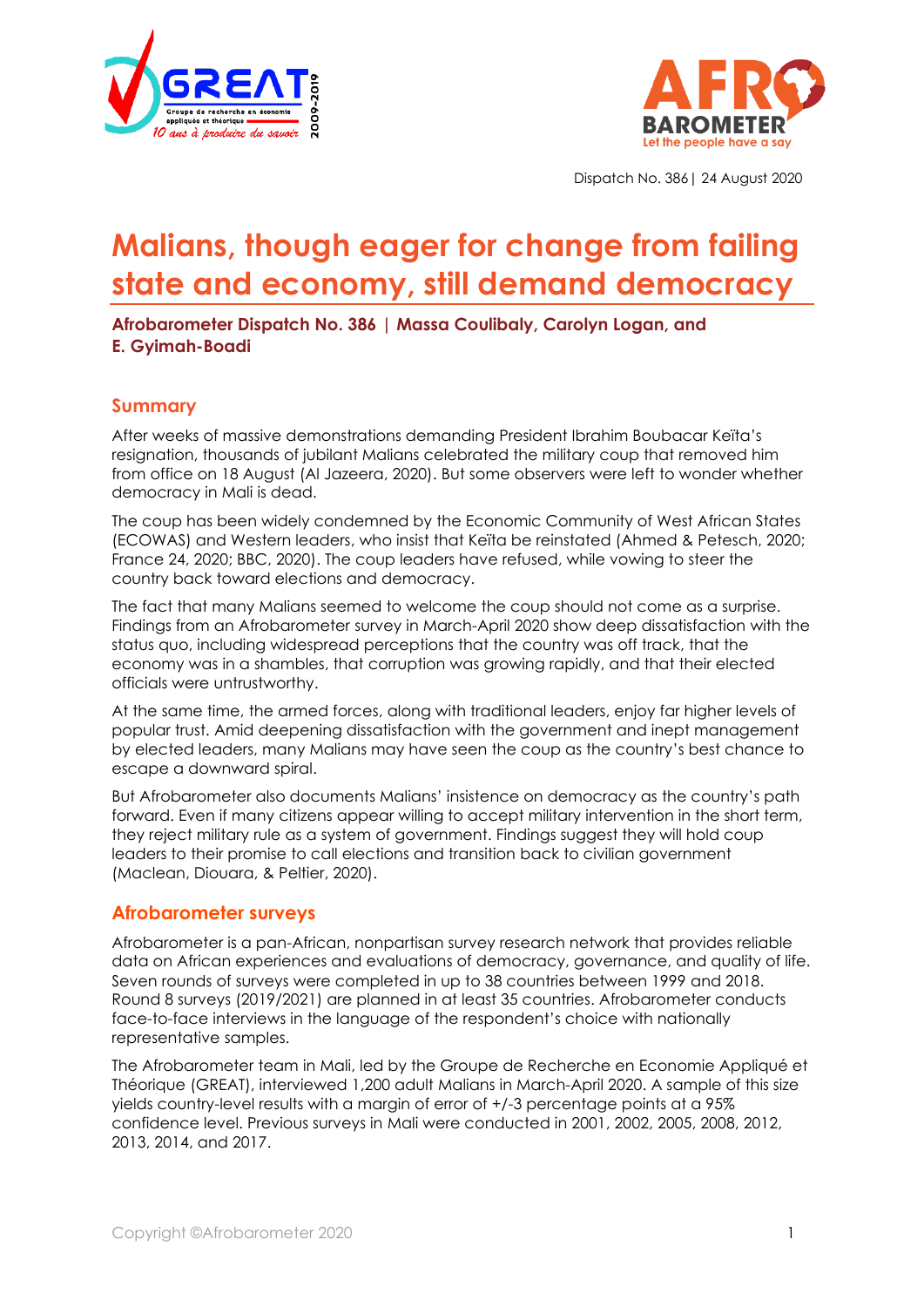

## **Key findings**

Malians are deeply disaffected with the state of their country and their economy, and with the performance of their elected leaders:

- About four months before the August coup, almost nine out of 10 Malians (86%) said the country was going in "the wrong direction," up from 52% in 2014. Even among supporters of the ruling coalition, 82% agreed.
- Three-fourths (74%) of citizens said corruption increased during the year preceding the survey, including 62% who said it increased "a lot."
- Eight out of 10 Malians (81%) described the country's economic condition as bad, including 45% who said it was "very bad."
- **E** Approval of the president's job performance was at the lowest level that Afrobarometer has recorded since it started surveys in Mali in 2001. Six out of 10 citizens (61%) "disapproved" or "strongly disapproved" of the way the president was doing his job.

But they have high regard for the military:

- More than eight out of 10 citizens (82%) said they trust the military at least "somewhat," including 62% who expressed "a lot" of trust in the armed forces. Fewer than half (47%) said they trust the president.
- In Afrobarometer's 2017 survey, large majorities said the Malian armed forces "often" or "always" protect the country from internal and external security threats (80%) and that they act professionally and respect all citizens' rights (69%).

While these findings may explain popular tolerance for, or even welcoming of, the military coup, the public's desire for democracy remains strong:

- **E** Almost two-thirds (64%) of Malians said they prefer democracy over any other political regime, and even larger majorities reject military rule (69%), one-party rule (76%), and one-man rule (87%).
- Malians also expressed strong support for key democratic institutions and practices, including elections as the best way to choose leaders (75%), presidential accountability to the National Assembly (77%), and the president's duty to obey the country's laws and courts (80%). But only half (51%) would prioritize accountability over efficiency in government.

### **Popular dissatisfaction with the status quo**

The 5 June rally that launched weeks of mass demonstrations under the banner of the Movement of 5 June - Rally of Patriotic Forces followed months of growing public frustration with the state of the country (Mbewa, 2020). In March-April 2020, almost nine out of 10 survey respondents (86%) said the country was going in "the wrong direction," an increase of 34 percentage points from 2014 (52%) (Figure 1).

This assessment was consistent regardless of respondents' level of education, and even among supporters of the ruling coalition,<sup>1</sup> 82% felt that Mali was moving in the wrong

<sup>1</sup> Afrobarometer determines political affiliation based on responses to the questions, "*Do you feel close to any particular political party?*" and, if yes, "*Which party is that?*"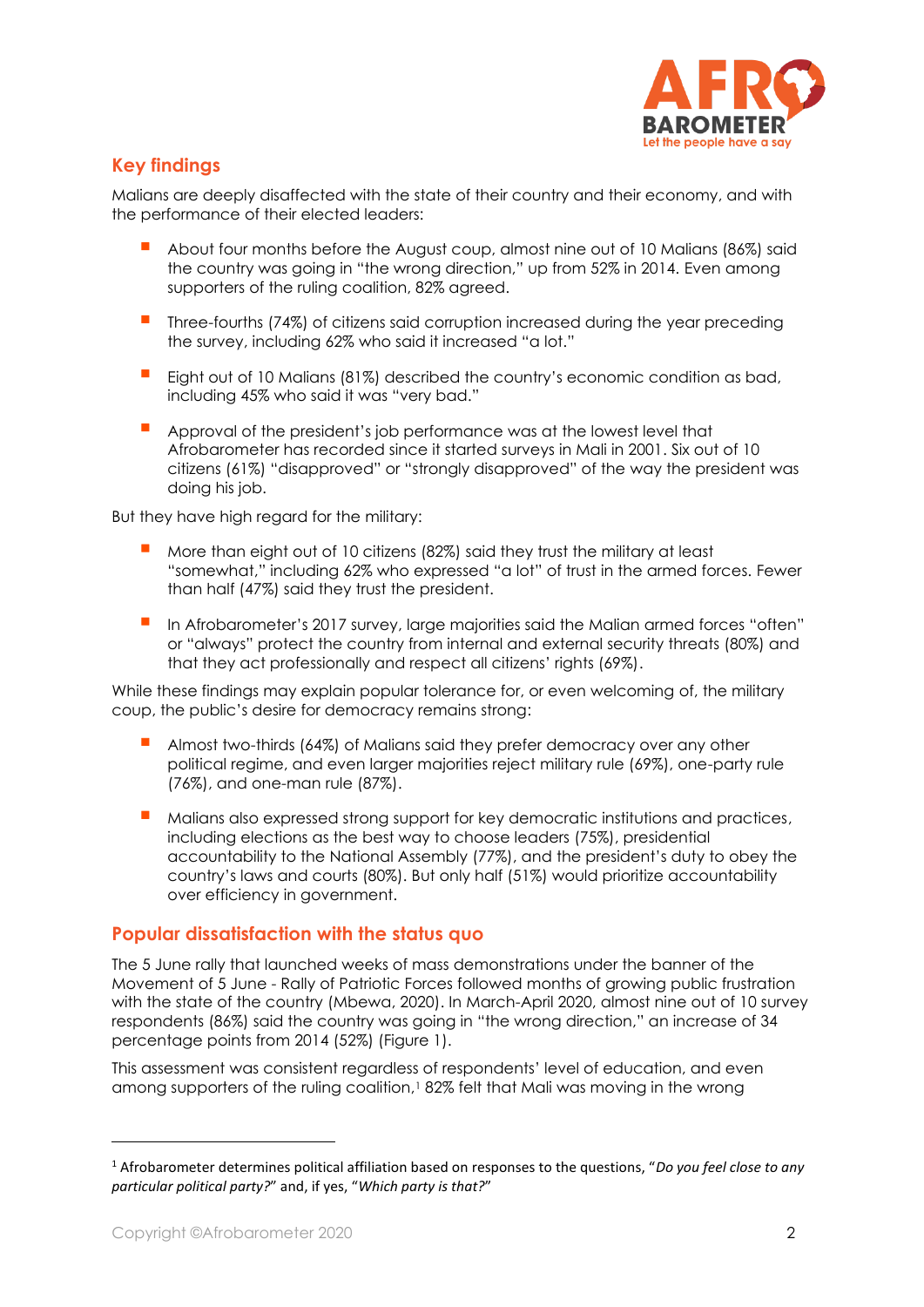

direction (Figure 2). Sikasso was the only region where this negative assessment dropped below eight out of 10 (78%).



**Figure 1: Direction of the country** | Mali | 2020

*Respondents were asked: Let's start with your general view about the current direction of our country. Some people might think the country is going in the wrong direction. Others may feel it is going in the right direction. So let me ask you about the overall direction of the country: Would you say that the country is going in the wrong direction or going in the right direction?*

**Figure 2: Country going in the wrong direction** | by education level, political party affiliation, and region | Mali | 2020



*Respondents were asked: Would you say that the country is going in the wrong direction or going in the right direction? (% who said "wrong direction")*

*Note: In accordance with their share of the total population of Mali, small sample sizes in sparsely populated regions (e.g. Kidal, Gao, and Tombouctou) produce results with very large margins of error. These results should be interpreted with caution.*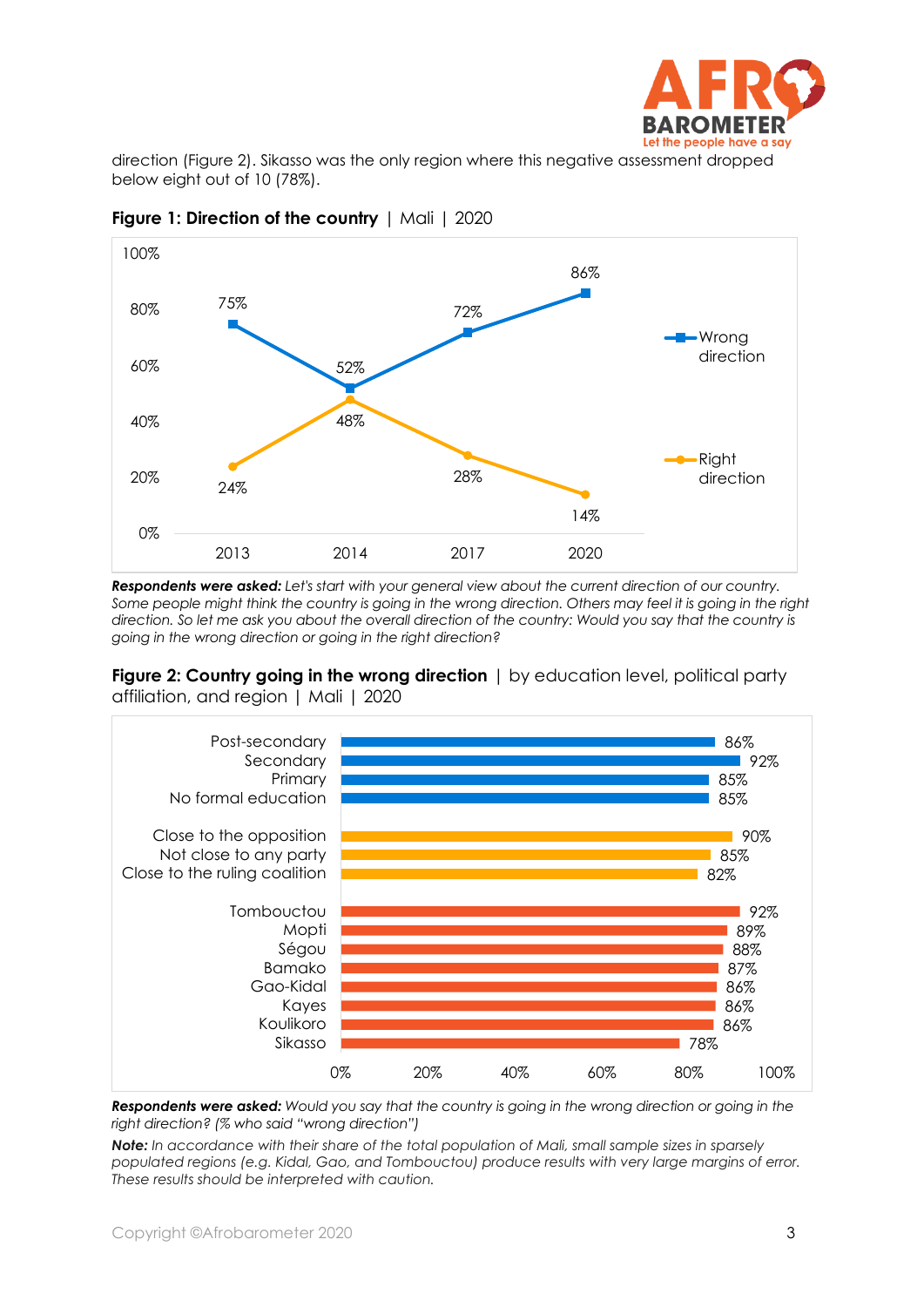

Respondents also reported rampant corruption, one of the main complaints of the protesters who dominated Bamako's public spaces in recent weeks (Obaji, 2020). In the survey, threefourths (74%) of citizens said corruption increased during the year preceding the survey, including a remarkable 62% who said it increased "a lot" (Figure 3). This represents a sharp increase since 2014, when a far more modest 31% reported that corruption was rising (Figure 4).





*Respondents were asked: In your opinion, over the past year, has the level of corruption in this country increased, decreased, or stayed the same?* 



**Figure 4 : Level of corruption, over time** | Mali | 2014-2020

*Respondents were asked: In your opinion, over the past year, has the level of corruption in this country increased, decreased, or stayed the same?* 

Among key public leaders and officials, judges and magistrates were most widely seen as corrupt: 62% of Malians said "most" or "all" are involved in graft. More than half also saw widespread corruption in the president's office (53%) as well as among other government officials (53%), members of the National Assembly (53%), and the police (54%) (Figure 5).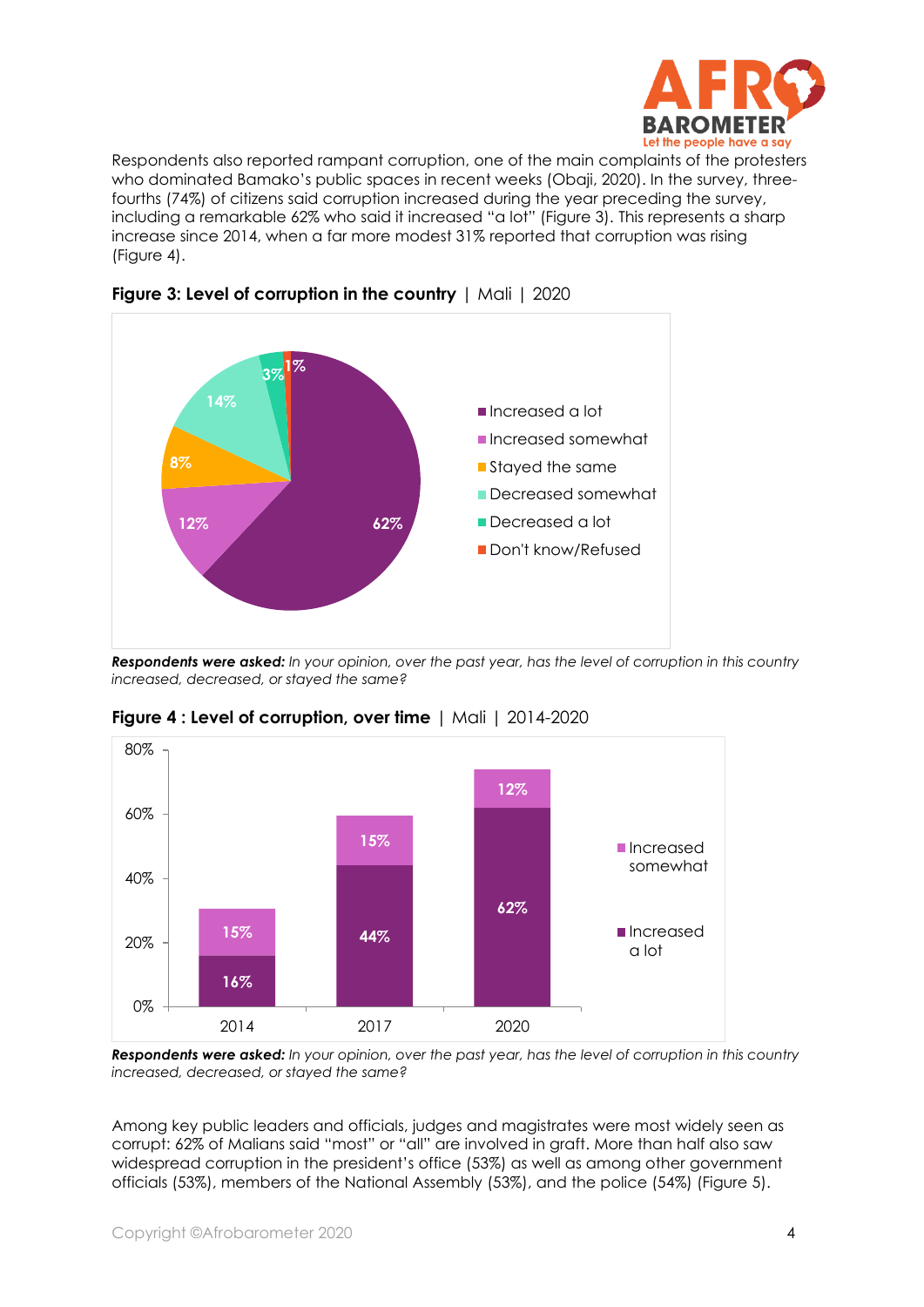

#### **Figure 5: Who is corrupt** | Mali | 2020



*Respondents were asked: How many of the following people do you think are involved in corruption, or haven't you heard enough about them to say?*

Widespread perceptions of official corruption were accompanied by gloomy economic assessments. Eight out of 10 Malians (81%) described the country's economic condition as bad, including 45% who said it was "very bad" (Figure 6). These assessments were fairly consistent across demographic groups, though citizens with post-secondary education (72%) and senior citizens (71%) were somewhat less critical.





*Respondents were asked: In general, how would you describe the present economic condition of this country? (% who said "fairly bad" or "very bad")*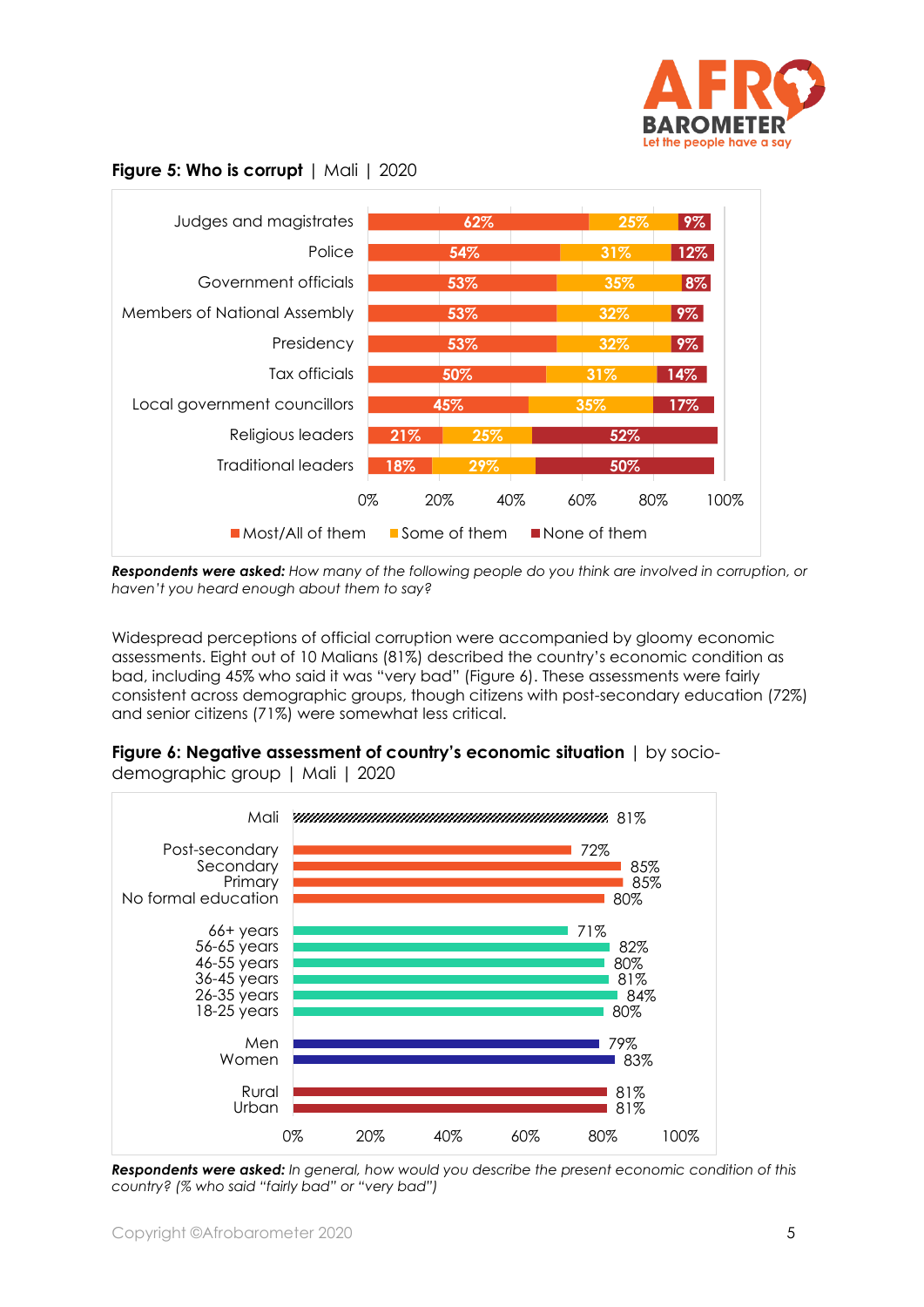

Citizens were also critical of the performance of their elected leaders. Six out of 10 (61%) "disapproved" or "strongly disapproved" of how the president was doing his job, though a substantial minority (38%) expressed satisfaction with his work. Even more (70%) gave their representatives in the National Assembly a poor job review (Figure 7). Local government councillors received more mixed reviews (52% disapproval), while traditional leaders shone with a 76% approval rating.

Popular approval of the president's performance declined by almost half since 2014 (from 71% to 38%), reaching its lowest level since Afrobarometer began surveys in Mali in 2001 (Figure 8).



**Figure 7: Assessments of leader performance** | Mali | 2020

*Respondents were asked: Do you approve or disapprove of the way that the following people have performed their jobs over the past 12 months, or haven't you heard enough about them to say?* 



**Figure 8: Approval of president's performance** | Mali | 2001-2020

*Respondents were asked: Do you approve or disapprove of the way that the following people have performed their jobs over the past 12 months, or haven't you heard enough about them to say: The president? (% who "approved" or "strongly approved")*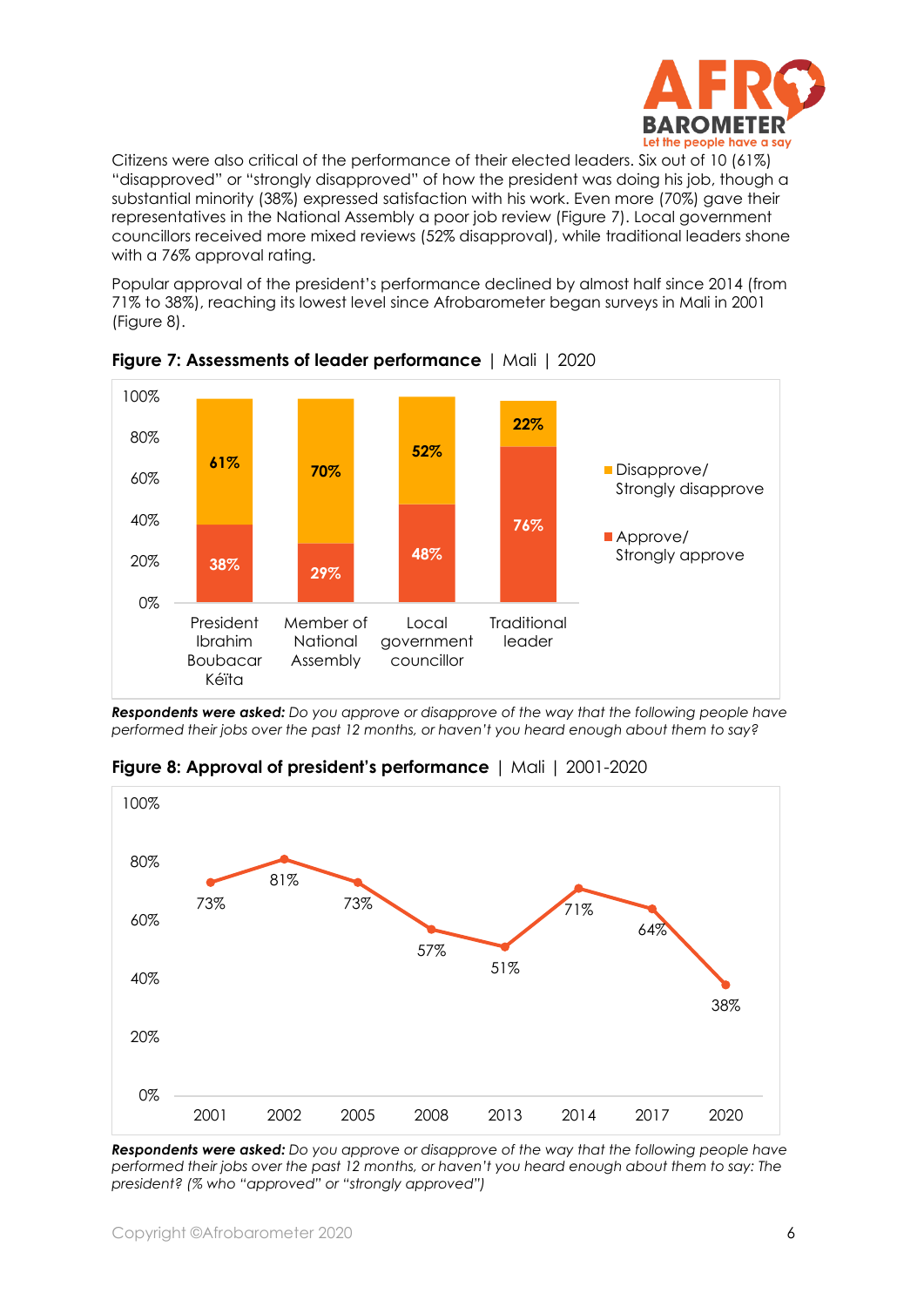

## **Trust in the military and civilian leaders**

The military is one of the most trusted public institutions in Mali, matched only by traditional leaders. More than eight out of 10 citizens (82%) said they trust the military at least "somewhat," including 62% who expressed "a lot" of trust in the armed forces. In contrast, the president enjoyed the trust of fewer than half (47%) of Malians, while even fewer expressed confidence in the National Assembly (37%) (Figure 9).

The findings also suggest that a majority of Malians are not counting on political parties to lead the country in the right direction, as only minorities said they trust the ruling coalition (38%) and opposition parties (36%) even "somewhat."



#### **Figure 9: Popular trust in institutions and leaders** | Mali | 2020

*Respondents were asked: How much do you trust each of the following, or haven't you heard enough about them to say? (% who said "somewhat" or "a lot")*

Trust in the military was high (at least 78%) regardless of respondents' level of education or political-party affiliation. And even in the regions of Mopti (64%) and Gao (69%), which have been battling a jihadist insurgency since 2012, around two-thirds expressed confidence in the armed forces (Figure 10).

Moreover, the military won praise for its effectiveness and comportment. In Afrobarometer's 2017 survey, large majorities of respondents said that the Malian armed forces "often" or "always" protect the country from internal and external security threats (80%) and that they act professionally and respect all citizens' rights (69%) (Figure 11).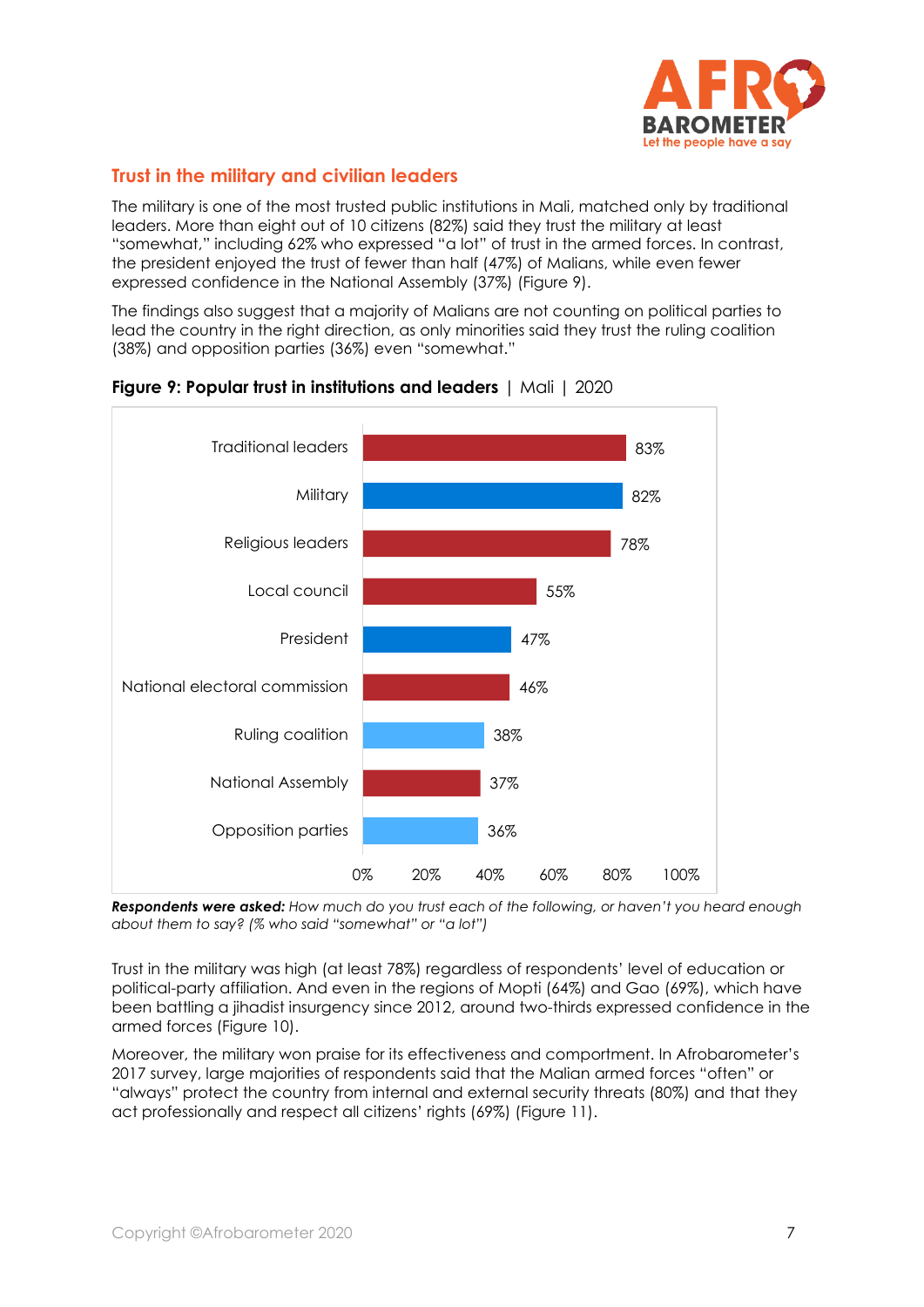

**Figure 10: Popular trust in the military** | by education level, political party affiliation, and region | Mali | 2020



*Respondents were asked: How much do you trust each of the following, or haven't you heard enough about them to say: The Armed Forces of Mali? (% who said "somewhat" or "a lot")*



**Figure 11: Perceptions of military's effectiveness and behavior** | Mali | 2017

*Respondents were asked: In your opinion, to what extent do the armed forces of our country: Keep our country safe from external and internal security threats? Operate in a professional manner and respect the rights of all citizens?*

## **Commitment to democracy**

Even if a combination of deep dissatisfaction with the status quo and strong popular trust in the military suggests why the coup appears to have been welcomed by many citizens, survey findings also document Malians' strong and continuing support for democracy. When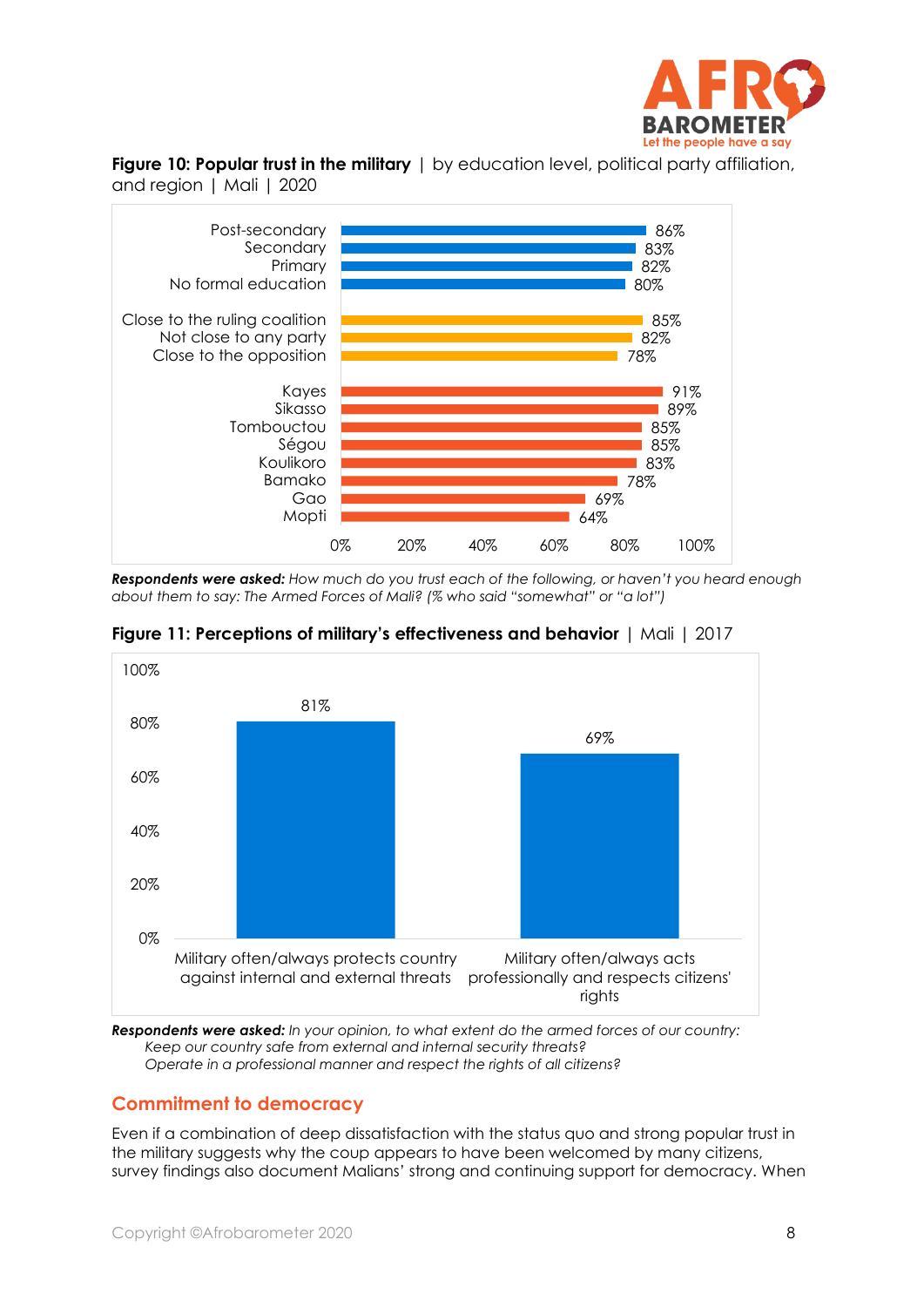

asked about their preferred system of government, almost two-thirds (64%) of respondents said they prefer democracy over any other political regime, and even larger majorities reject military rule (69%), one-party rule (76%), and presidential dictatorship (87%) (Figure 12).



**Figure 12: Demand for democracy** | Mali | 2020

#### *Respondents were asked:*

*There are many ways to govern a country. Would you disapprove or approve of the following alternatives? (% who "disapproved" or "strongly disapproved" with each statement)*

*Only one political party is allowed to stand for election and hold office.*

*The army comes in to govern the country.*

*Elections and the National Assembly are abolished so that the president can decide everything.*

*Which of these three statements is closest to your own opinion?* 

*Statement 1: Democracy is preferable to any other kind of government.*

*Statement 2: In some circumstances, a non-democratic government can be preferable.* 

*Statement 3: For someone like me, it doesn't matter what kind of government we have.*

*(% who "agreed" or "agreed very strongly" with Statement 1)*

Support for democracy increased with respondents' age, ranging from 65% among 18- to 25 year-olds to 82% among those over age 65 (Figure 13). Urban residents were more likely than their rural counterparts to oppose military rule (73% vs. 68%) but no more likely to prefer democracy. Citizens with no formal education were least likely to prefer democracy (59%) and to reject military rule (65%).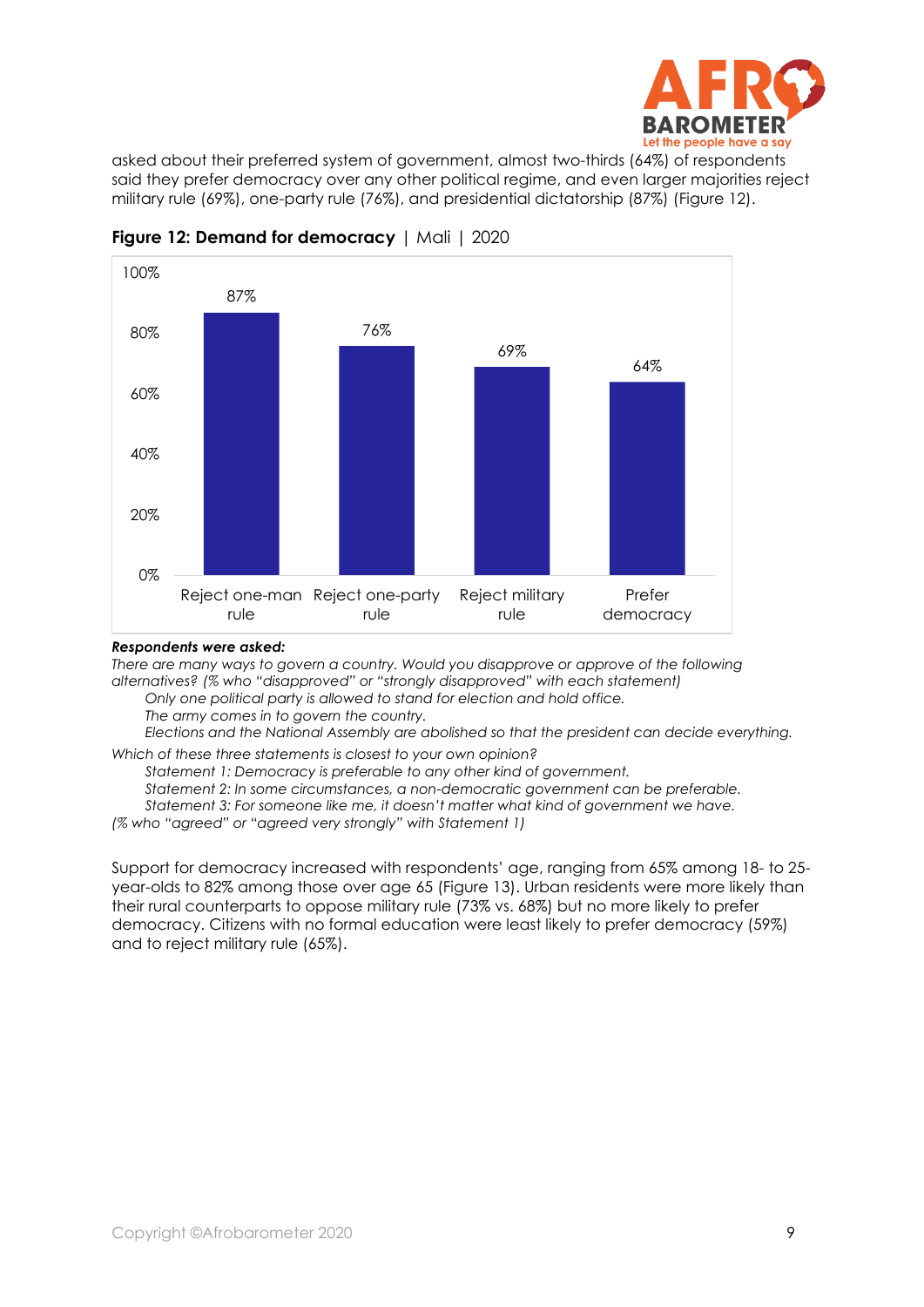





demographic group | Mali | 2020

#### *Respondents were asked:*

*There are many ways to govern a country. Would you disapprove or approve of the following alternatives? (% who "disapproved" or "strongly disapproved" with each statement) Only one political party is allowed to stand for election and hold office. The army comes in to govern the country.*

*Elections and the National Assembly are abolished so that the president can decide everything.*

*Which of these three statements is closest to your own opinion?* 

*Statement 1: Democracy is preferable to any other kind of government.*

*Statement 2: In some circumstances, a non-democratic government can be preferable.* 

*Statement 3: For someone like me, it doesn't matter what kind of government we have.*

*(% who "agreed" or "agreed very strongly" with Statement 1)*

Importantly, Malians also expressed strong support for a number of key democratic institutions and practices (Figure 14). Most significantly, even after failed democratic leadership, they remain deeply committed to regular, free and fair elections as the best way to choose the country's leaders: Three-fourths (75%) affirmed their commitment to this cornerstone of democratic governance.

Support for democratic accountability was also strong. Large majorities agreed both that the president should have to explain to the National Assembly how his administration spends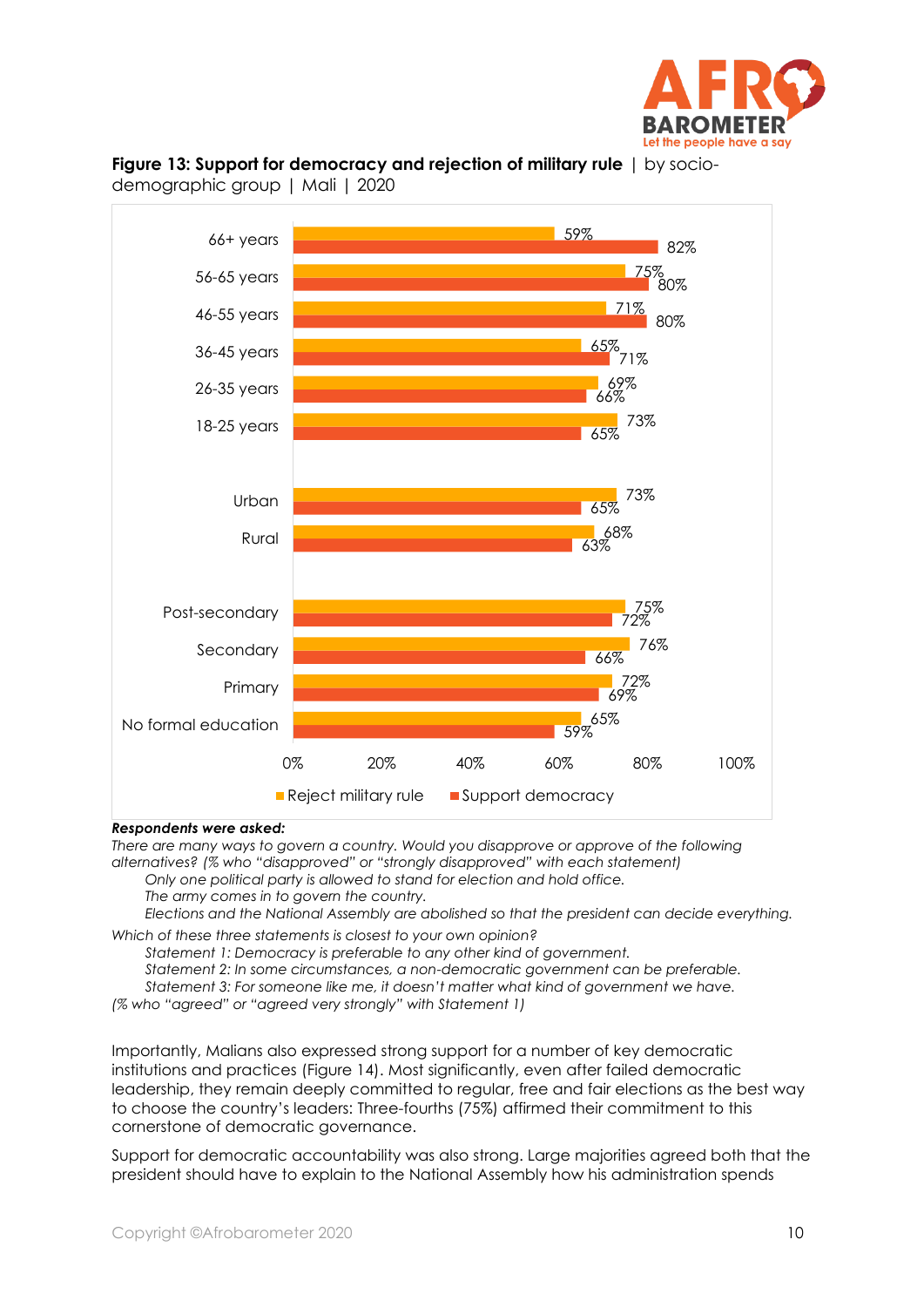

taxpayers' money (77%) and that the president must always obey the country's laws and courts, even if he thinks they are wrong (80%).

When asked to express a preference between government accountability and efficiency, support for democratic institutions was somewhat weaker: Only half (51%) said it's more important to have a government that is accountable to its citizens, while almost as many (48%) preferred a government that "gets things done," clearly an indication of Malians' impatience with non-performing leadership.



**Figure 14: Support for key democratic institutions and practices** | Mali | 2020

*Respondents were asked: Which of the following statements is closest to your view?* 

*Statement 1: We should choose our leaders in this country through regular, open, and honest elections. Statement 2: Since elections sometimes produce bad results, we should adopt other methods for choosing this country's leaders.*

*(% who "agreed" or "agreed very strongly" with Statement 1)*

*Statement 1: The National Assembly should ensure that the president explains to it on a regular basis how his government spends taxpayers' money.*

*Statement 2: The president should be able to devote his full attention to developing the country rather than wasting time justifying his actions.*

*(% who "agreed" or "agreed very strongly" with Statement 1)*

*Statement 1: Since the president was elected to lead the country, he should not be bound by laws or court decisions that he thinks are wrong.*

*Statement 2: The president must always obey the laws and the courts, even if he thinks they are wrong. (% who "agreed" or "agreed very strongly" with Statement 2)*

*Statement 1: It is more important to have a government that can get things done, even if we have no influence over what it does.*

*Statement 2: It is more important for citizens to be able to hold government accountable, even if that means it makes decisions more slowly.*

*(% who "agreed" or "agreed very strongly" with Statement 2)*

## **Conclusion**

As recently as 2018, Ibrahim Boubacar Keïta won re-election to a second term, securing 42% of the vote in the first round of elections and 67% in the second round. But the past two years have witnessed a stunning decline in his standing amid an explosion of dissatisfaction among ordinary Malians. No single obvious cause explains Keïta's downfall; several factors appear to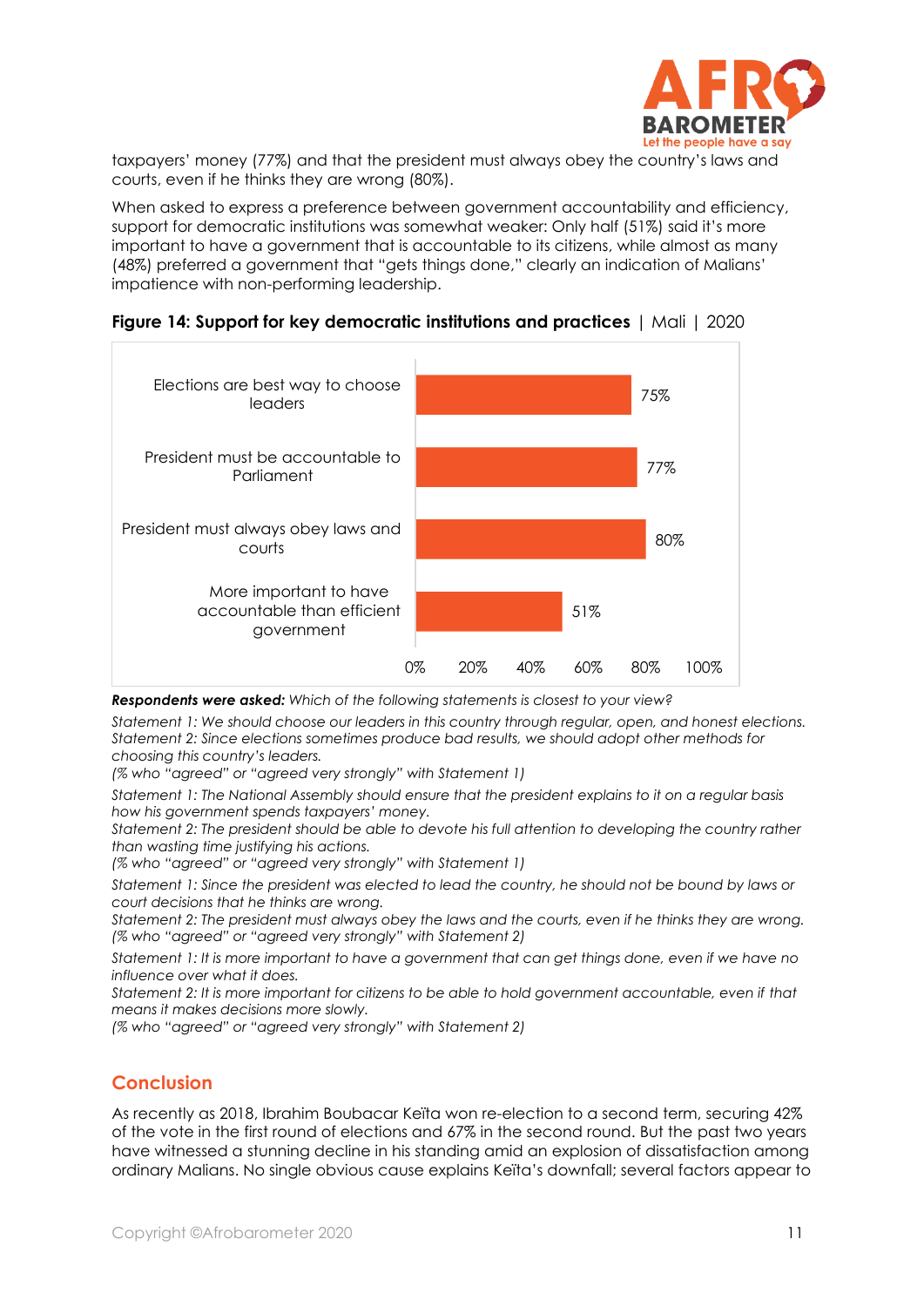

have coalesced, including popular perceptions that corruption was skyrocketing while the socioeconomic crisis deepened with incessant strikes in almost all sectors (education, health, justice, public administration, finance), the unresolved insurrections in the North, growing insecurity in the central part of the country, and perhaps even the social and economic disruptions caused by the coronavirus pandemic (Obaji, 2020).

Outside observers are right to be concerned that many Malians appear to prefer a coup to the prospect of waiting out the remaining three years of Keïta's term. But in a country already facing deep political and economic challenges, and in the face of Keïta's inept and ineffective response, it appears that Malians did not feel that they, or their country, could survive three more years of spiraling decline.

Yet the record is also clear that despite the profound failures of both the current and the previous democratic governments, Malians remain committed to democracy as a system of government and reject military rule as a long-term solution to the country's problems. While there may be substantial support or tolerance of the military takeover for the short term, the findings reported here suggest that Malians will hold the coup leaders to their promises to restore democracy.

> Do your own analysis of Afrobarometer data – on any question, for any country and survey round. It's easy and free at www.afrobarometer.org/online-data-analysis.